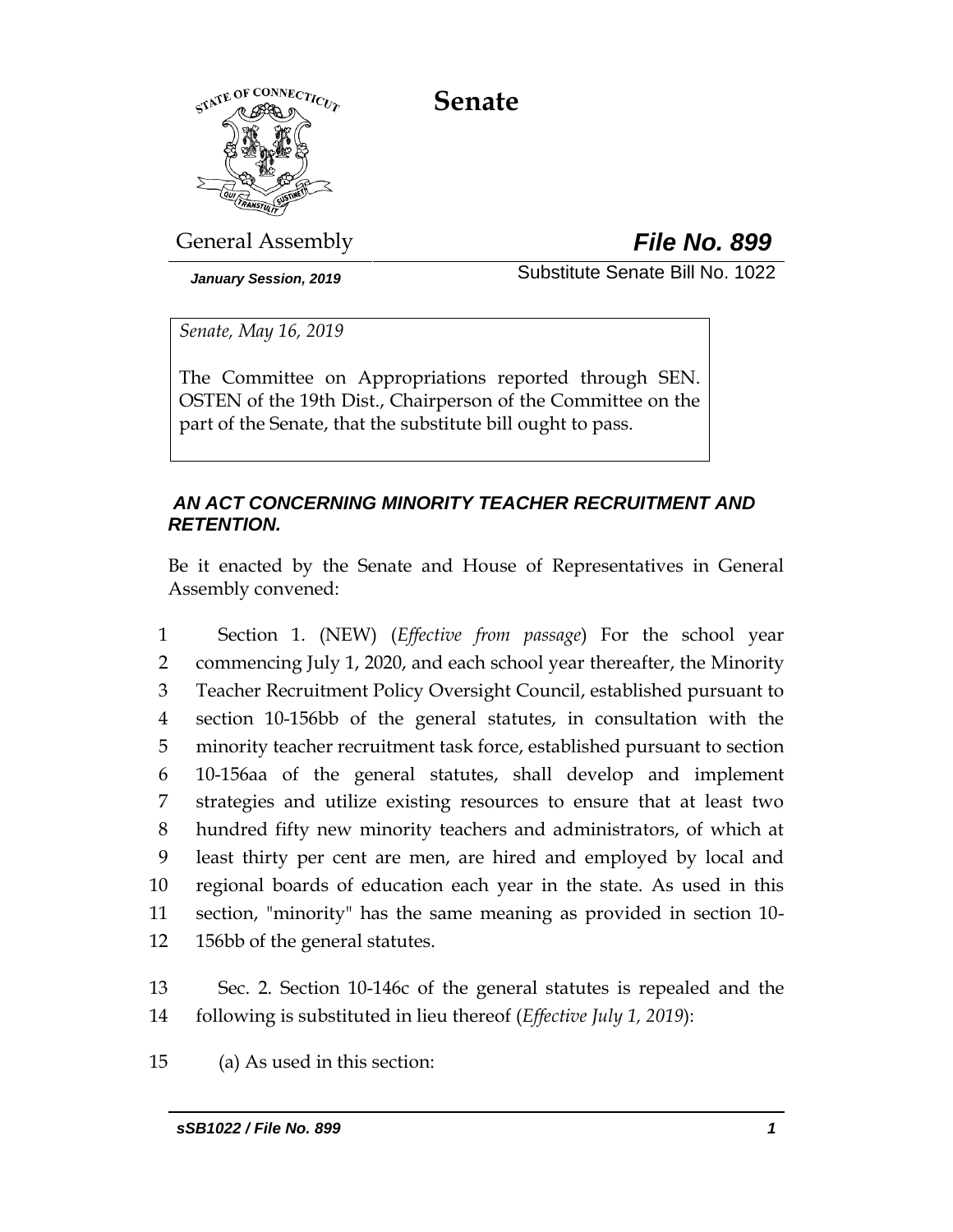(1) "State" means a state of the United States, the District of Columbia, the Commonwealth of Puerto Rico or territories or possessions of the United States; and

 (2) "Educator preparation program" means a program designed to qualify an individual for professional certification as an educator provided by institutions of higher education or other providers, including, but not limited to, an alternate route to certification program.

24 (b) The Commissioner of Education, or the commissioner's designee, as agent for the state shall enter into reciprocity agreements concerning professional certification reciprocity with the chief education officials for each state. If the commissioner is unable to establish a reciprocity agreement with another state, the commissioner may establish or join an interstate agreement pursuant to subsection (c) of this section.

 **[**(b)**]** (c) The Commissioner of Education, or the commissioner's designee, as agent for the state shall establish or join interstate agreements with other states to facilitate the certification of qualified educators from other states. Any such interstate agreement shall include provisions requiring candidates for certification to, at a minimum, (1) hold a bachelor's degree from a regionally accredited college or university, (2) have fulfilled post-preparation assessments as approved by the commissioner, and (3) have successfully completed an approved educator preparation program. Notwithstanding the 39 provisions of sections 10-145b and 10-145f, as amended by this act, the State Board of Education shall issue the appropriate professional certificate to any applicant, based on such applicant's qualifications, who satisfies the requirements of the appropriate interstate agreement.

 **[**(c)**]** (d) If the commissioner is unable to establish or join a 44 reciprocity agreement or an interstate agreement with another state, the commissioner may create and make available a recognition statement that specifies the states, assessments and educator preparation programs that the commissioner will recognize for purposes of issuing professional certification under sections 10-145b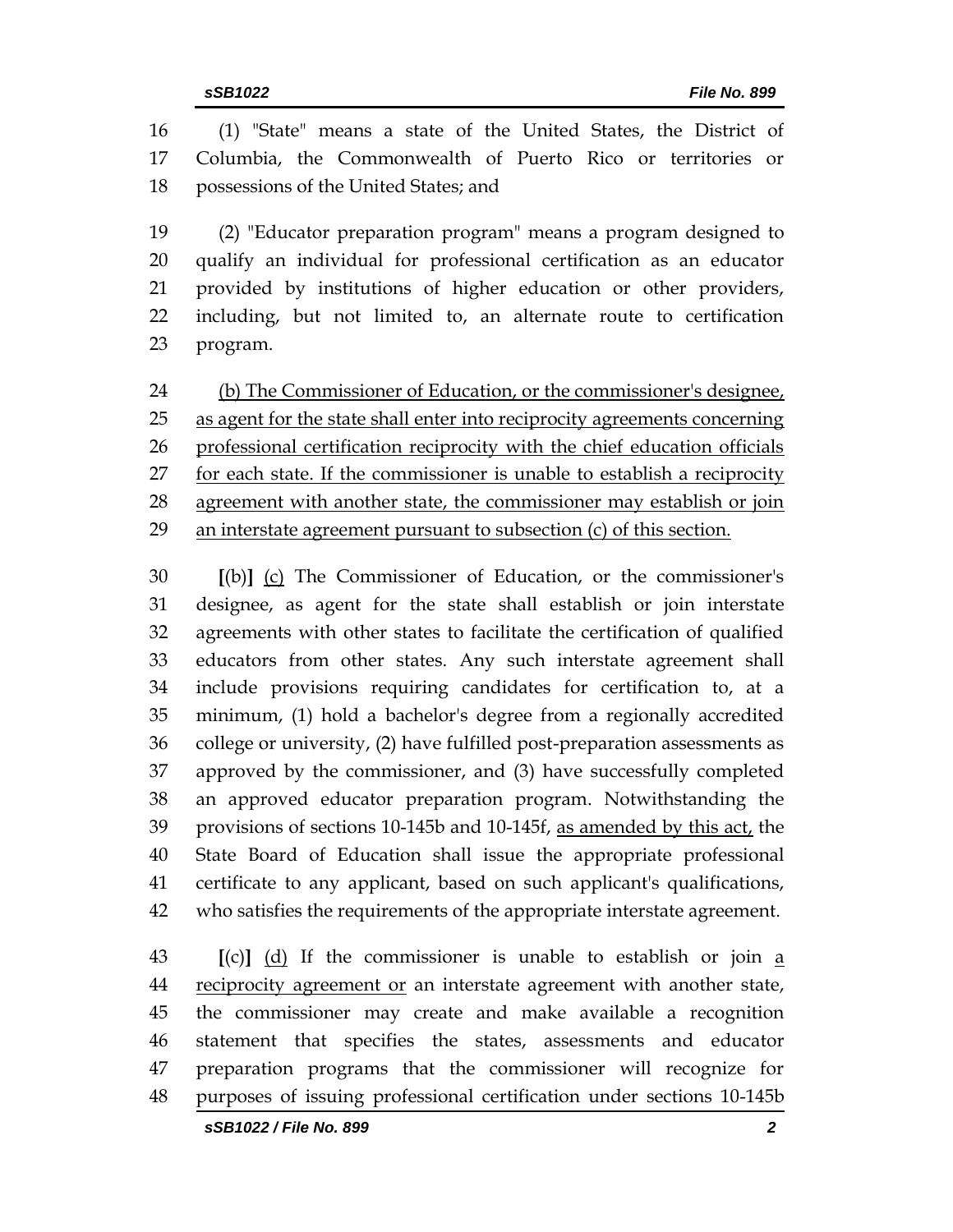and 10-145f, as amended by this act.

 (e) Not later than January 1, 2020, and annually thereafter, the commissioner shall submit a progress report on the development and implementation of reciprocity agreements and interstate agreements and any recommendations for legislation to the joint standing committee of the General Assembly having cognizance of matters relating to education, in accordance with the provisions of section 11- 4a.

 Sec. 3. Section 10-145*l* of the general statutes is repealed and the following is substituted in lieu thereof (*Effective July 1, 2019*):

 On and after July 1, **[**2010**]** 2019, the State Board of Education shall allow an applicant for certification to teach in a subject shortage area pursuant to section 10-8b or a certified employee seeking to teach in such a subject shortage area to substitute achievement of **[**an excellent**]** a satisfactory score, as determined by the State Board of Education, on any appropriate State Board of Education approved subject area assessment for the subject area requirements for certification pursuant to section 10-145f.

 Sec. 4. Section 8-265pp of the general statutes is repealed and the following is substituted in lieu thereof (*Effective July 1, 2019*):

 The Connecticut Housing Finance Authority shall develop and administer a program of mortgage assistance to certified teachers (1) employed by priority school districts pursuant to section 10-266p, (2) employed by transitional school districts pursuant to section 10-263c, (3) employed by the Technical Education and Career System at a technical education and career school located in such priority or transitional school districts, **[**or**]** (4) who teach in a subject matter shortage area pursuant to section 10-8b, (5) who graduated from a public high school in an educational reform district, as defined in section 10-262u, or (6) who graduated from an historically black college or university or a Hispanic-serving institution, as those terms are defined in the Higher Education Act of 1965, P.L. 89-329, as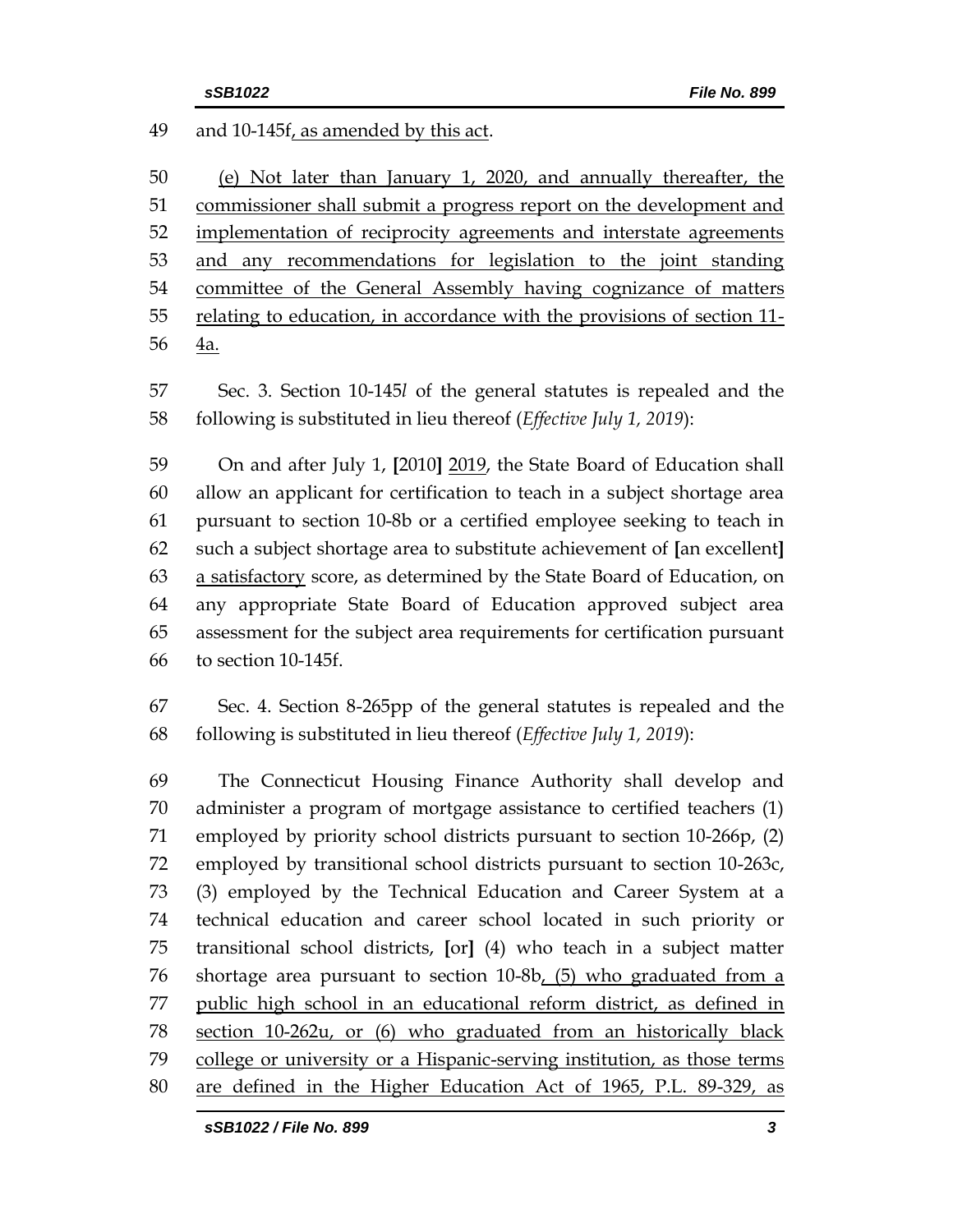amended from time to time, and reauthorized by the Higher Education Opportunity Act of 2008, P.L. 110-315, as amended from time to time. Such assistance shall be available to eligible teachers for the purchase of a house as their principal residence, provided, in the case of a teacher employed by a priority or a transitional school district, or by the Technical Education and Career System at a technical education and career school located in a priority or transitional school district, the house is located in such district. In making mortgage assistance available under the program, the authority shall utilize down payment assistance or any other appropriate housing subsidies. The terms of any mortgage assistance shall allow the mortgagee to realize a reasonable portion of the equity gain upon sale of the mortgaged property.

 Sec. 5. Subsection (b) of section 10-183v of the general statutes is repealed and the following is substituted in lieu thereof (*Effective July 1, 2019*):

 (b) A teacher receiving retirement benefits from the system may be reemployed for up to one full school year by a local board of education, the State Board of Education or by any constituent unit of the state system of higher education (1) in a position **[**(1)**]** designated 101 by the Commissioner of Education as a subject shortage area for the school year in which the teacher is being employed, **[**or**]** (2) at a school located in a school district identified as a priority school district, pursuant to section 10-266p, for the school year in which the teacher is being employed, (3) if the teacher graduated from a public high school in an educational reform district, as defined in section 10-262u, or (4) if the teacher graduated from an historically black college or university or a Hispanic-serving institution, as those terms are defined in the Higher Education Act of 1965, P.L. 89-329, as amended from time to time, and reauthorized by the Higher Education Opportunity Act of 2008, P.L. 110-315, as amended from time to time. Notice of such reemployment shall be sent to the board by the employer and by the retired teacher at the time of hire and at the end of the assignment. Such reemployment may be extended for an additional school year,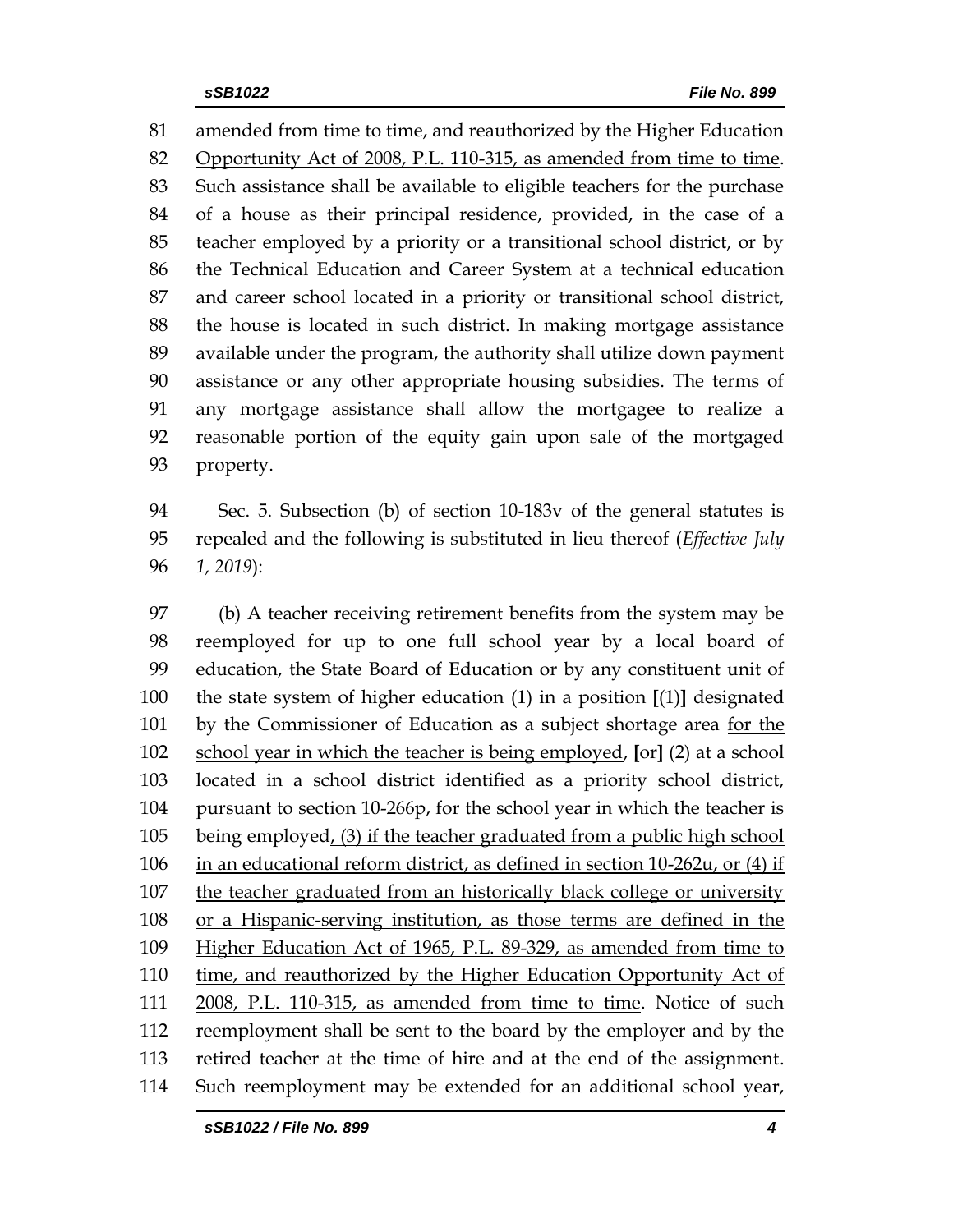provided the local board of education (A) submits a written request for approval to the Teachers' Retirement Board, (B) certifies that no qualified candidates are available prior to the reemployment of such teacher, and (C) indicates the type of assignment to be performed, the anticipated date of rehire and the expected duration of the assignment.

 Sec. 6. Subsection (a) of section 10-145b of the general statutes is repealed and the following is substituted in lieu thereof (*Effective July 1, 2019*):

 (a) The State Board of Education, upon receipt of a proper application, shall issue an initial educator certificate to any person who (1) holds a bachelor's degree or an advanced degree from an institution of higher education **[**accredited by the Board of Regents for Higher Education or Office of Higher Education or**]** that is regionally accredited or has received an equivalent accreditation, and (2) has completed (A) an educator preparation program approved by the State Board of Education or the appropriate governing body in the state in which the institution of higher education is located, or (B) an alternate route to certification program approved by the State Board of Education or the appropriate governing body in the state in which such alternate route to certification program is located, and satisfies the requirements for a temporary ninety-day certificate, pursuant to subsection (c) of this section, or a resident teacher certificate, pursuant to section 10-145m. In addition, on and after July 1, 2018, each applicant shall have completed a subject area major as defined by the State Board of Education, except (i) as provided in section 10-145*l,* as amended by this act, or (ii) where an applicant achieves a satisfactory evaluation on an appropriate State Board of Education approved subject area assessment **[**and**]** or has completed advanced coursework in a relevant subject area. Each such initial educator certificate shall be valid for three years, except as provided in subsection (c) of this section, and may be extended by the Commissioner of Education for an additional year for good cause upon the request of the superintendent in whose school district such person is employed or upon the request of the assessment team reviewing such person's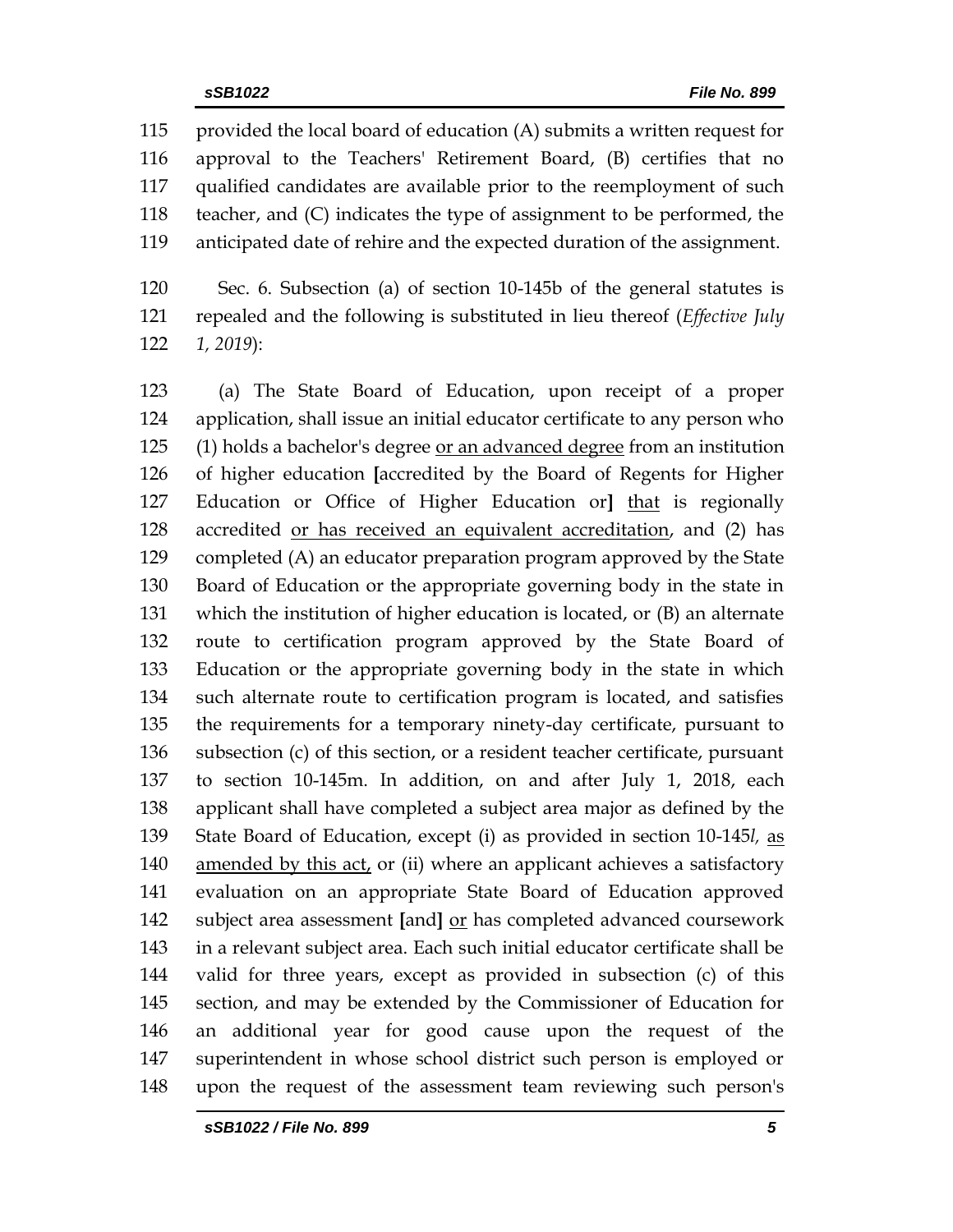performance.

 Sec. 7. Subsections (e) and (f) of section 10-145f of the general statutes are repealed and the following is substituted in lieu thereof (*Effective July 1, 2019*):

 (e) (1) Notwithstanding the provisions of this section, any person who holds a valid teaching certificate that is at least equivalent to an initial educator certificate, as determined by the State Board of Education, and such certificate is issued by a state other than Connecticut in the subject area or endorsement area for which such person is seeking certification in Connecticut shall not be required to successfully complete the competency examination and subject matter assessment pursuant to this section, if such person has either **[**(1)**]** (A) successfully completed at least three years of teaching experience or service in the endorsement area for which such person is seeking certification in Connecticut in the past ten years in a public school or a nonpublic school approved by the appropriate state board of education in such other state, or **[**(2)**]** (B) holds a master's degree or higher in the subject area for which such person is seeking certification in Connecticut.

 (2) Notwithstanding the provisions of this section, any person who has held a valid teaching certificate issued by the State Board of Education and such certificate has expired shall not be required to successfully complete the subject matter assessment in the endorsement area for which such person is seeking renewal or advancement of such certificate, pursuant to this section, if such person has either (A) successfully completed at least three years of teaching experience or service in a public school or a nonpublic school under a valid teaching certificate issued by the State Board of 177 Education or issued by a state other than Connecticut, in the past ten years in such endorsement area, or (B) holds a master's degree or higher in the subject area for which such person is seeking renewal or advancement of such certificate.

*sSB1022 / File No. 899 6* (f) (1) Notwithstanding the provisions of this section, any person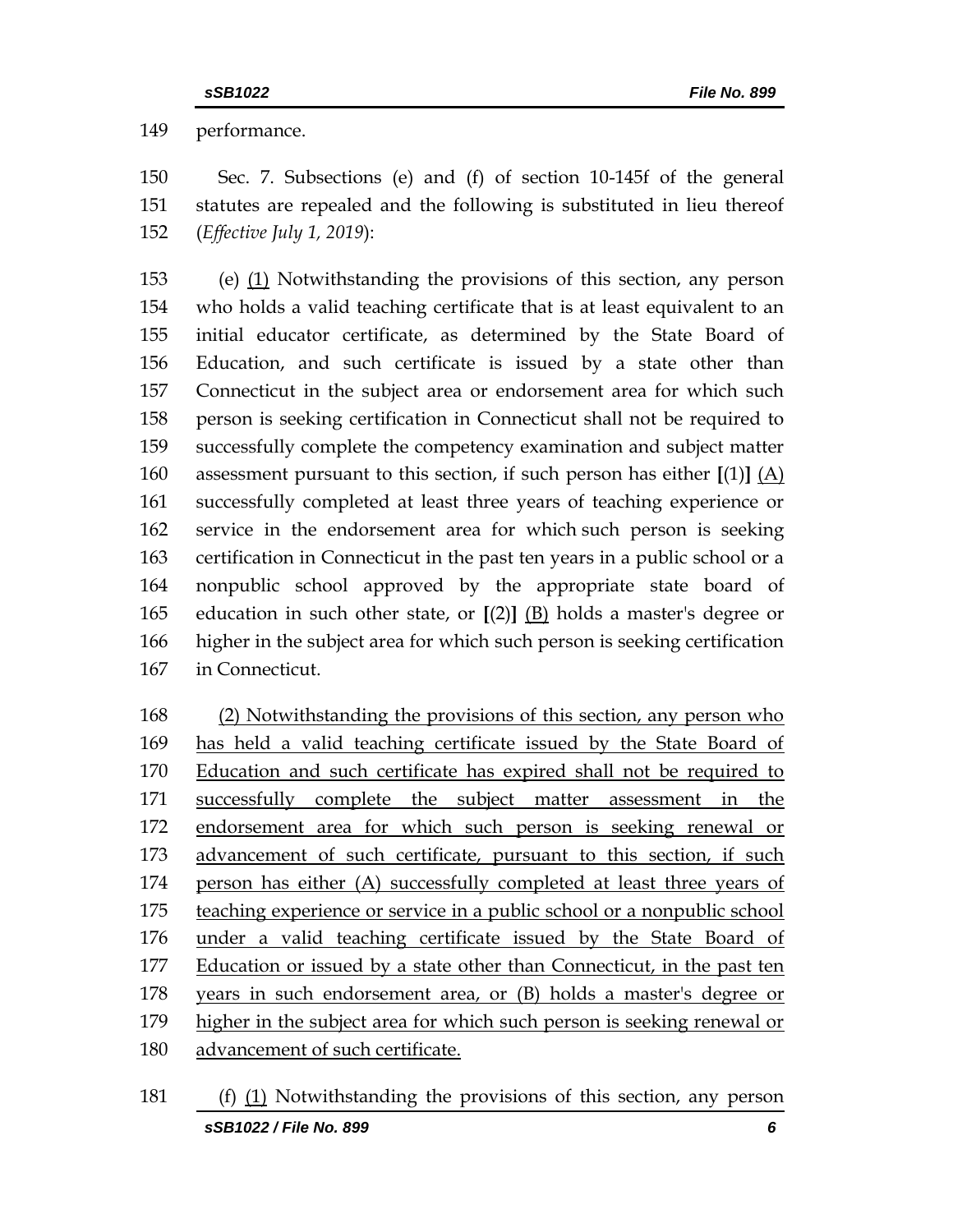who has achieved a satisfactory evaluation on an equivalent competency examination or subject area assessment required for educator certification in another state shall not be required to achieve a satisfactory evaluation on the competency examination or subject matter assessment pursuant to this section, provided the State Board of Education determines that the requirements for achieving a satisfactory evaluation on such equivalent competency examination or subject area assessment in another state are at least equivalent to the requirements prescribed by the State Board of Education for achieving a satisfactory evaluation on the competency examination or subject matter assessment pursuant to this section.

 (2) Notwithstanding the provisions of this section, any person who has previously achieved a satisfactory evaluation on an appropriate State Board of Education approved subject area assessment for a teaching certificate that has expired shall not be required to take the appropriate subject matter assessment currently approved by the State Board of Education, provided the Commissioner of Education 199 determines that the requirements for achieving a satisfactory evaluation on such previous subject area assessment are at least 201 equivalent to the requirements prescribed by the State Board of Education for such current subject matter assessment.

This act shall take effect as follows and shall amend the following sections:

| Section 1 | <i>from passage</i> | New section             |
|-----------|---------------------|-------------------------|
| Sec. 2    | July 1, 2019        | 10-146с                 |
| Sec. 3    | July 1, 2019        | 10-1451                 |
| Sec. 4    | July 1, 2019        | $8-265$ pp              |
| Sec. 5    | July 1, 2019        | $10-183v(b)$            |
| Sec. 6    | July 1, 2019        | $10-145b(a)$            |
| Sec. 7    | July 1, 2019        | 10-145 $f(e)$ and $(f)$ |

*ED Joint Favorable Subst. C/R* **APP** 

*APP Joint Favorable Subst.*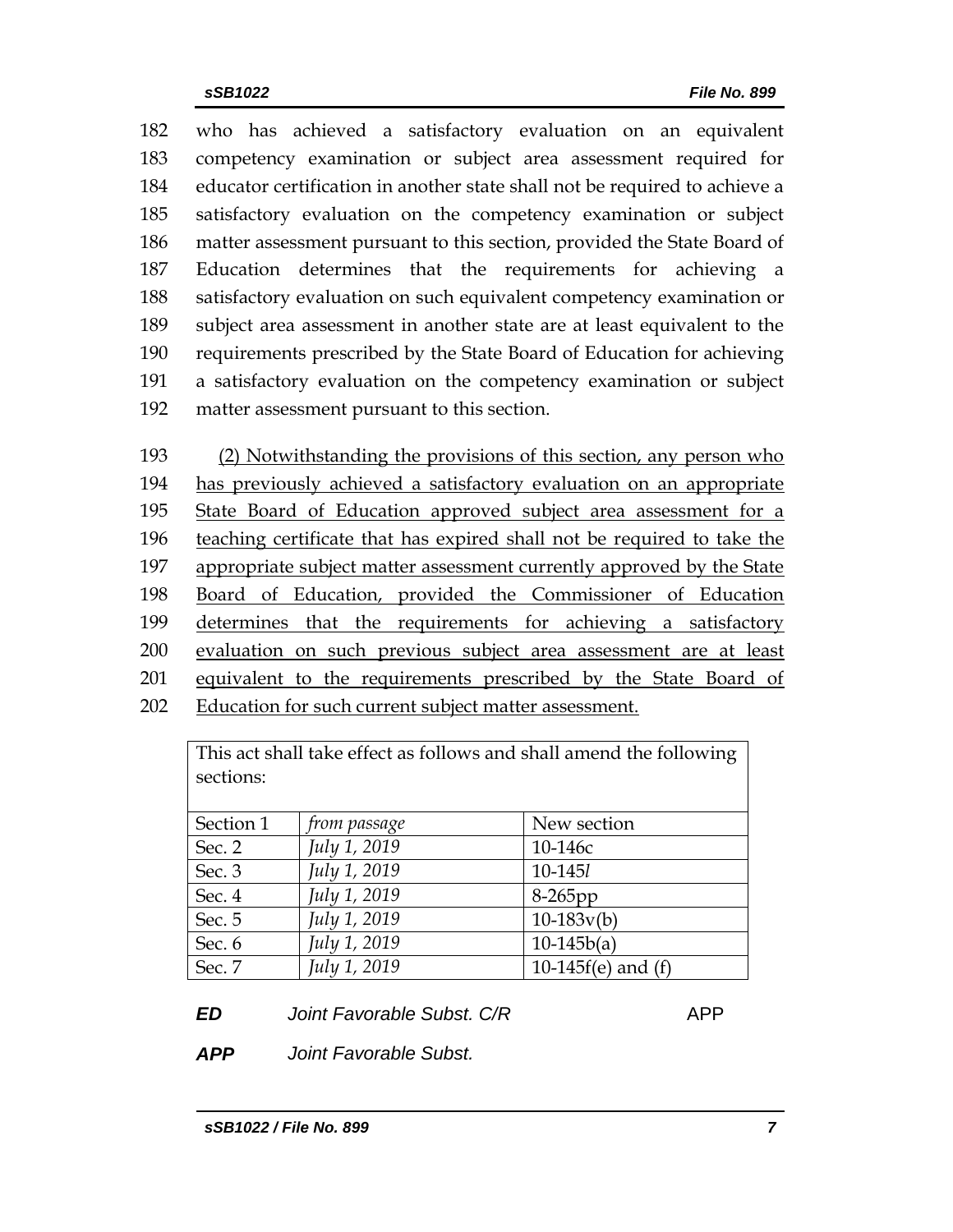*The following Fiscal Impact Statement and Bill Analysis are prepared for the benefit of the members of the General Assembly, solely for purposes of information, summarization and explanation and do not represent the intent of the General Assembly or either chamber thereof for any purpose. In general, fiscal impacts are based upon a variety of informational sources, including the analyst's professional knowledge. Whenever applicable, agency data is consulted as part of the analysis, however final products do not necessarily reflect an assessment from any specific department.*

### *OFA Fiscal Note*

*State Impact:* None

*Municipal Impact:* None

#### *Explanation*

The bill makes a number of procedural and clarifying changes related to minority teacher recruitment and retention and does not result in a fiscal impact. The bill 1) clarifies various tasks for the Minority Teacher Recruitment Policy Oversight Council, 2) specifies the terms of reciprocity agreements, 3) clarifies various conditions for teacher certification, and 4) expands the eligibility of the specified down payment assistance program, which is a bond-funded program, but does not authorize new bond funding for the program.

#### *The Out Years*

*State Impact:* None *Municipal Impact:* None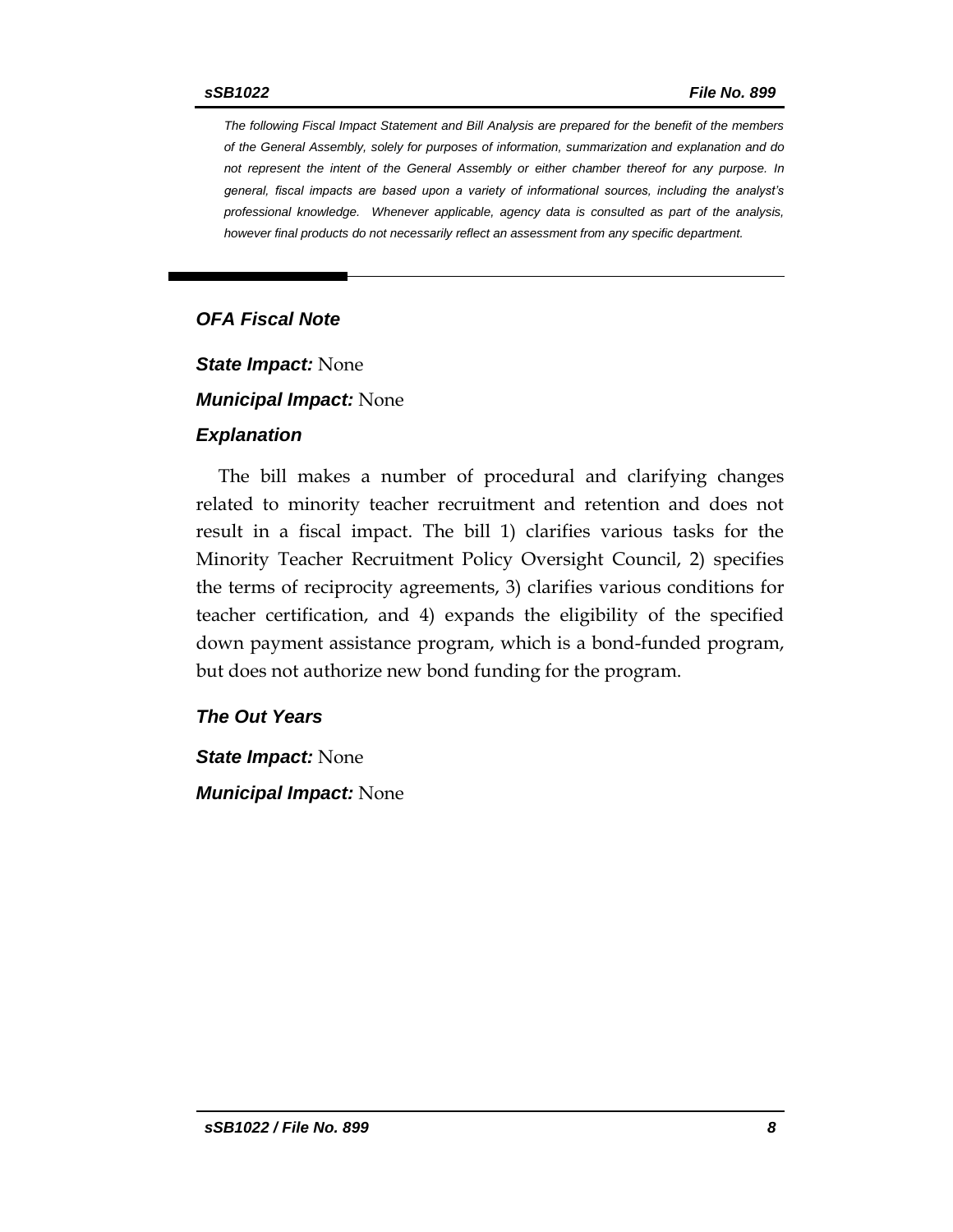# **OLR Bill Analysis sSB 1022**

## *AN ACT CONCERNING MINORITY TEACHER RECRUITMENT AND RETENTION.*

### **SUMMARY**

This bill requires the State Department of Education's (SDE) Minority Teacher Recruitment Policy Oversight Council (i.e., "council") to develop and implement strategies and use existing resources to ensure local and regional boards of education to annually hire and employ at least 250 new minority teachers and administrators.

It also includes provisions related to:

- 1. expanding teacher certification reciprocity with other states (§ 2),
- 2. mortgage assistance for teachers who graduated from colleges and universities that traditionally serve minority students (§ 3),
- 3. re-employment of retired teachers who graduated from colleges and universities that traditionally serve minority students (§ 4),
- 4. flexibility in certain teacher certification requirements (§ 5), and
- 5. removing subject-matter assessment requirements for teachers seeking to be recertified after their certification lapses in certain cases  $(§ 6)$ .

EFFECTIVE DATE: July 1, 2019, except the annual minority hiring goal is upon passage.

## **§ 1 — MINORITY TEACHER HIRING GOAL**

The bill requires the council to develop and implement strategies and use existing resources to ensure local and regional boards of education in the state hire and employ at least 250 new minority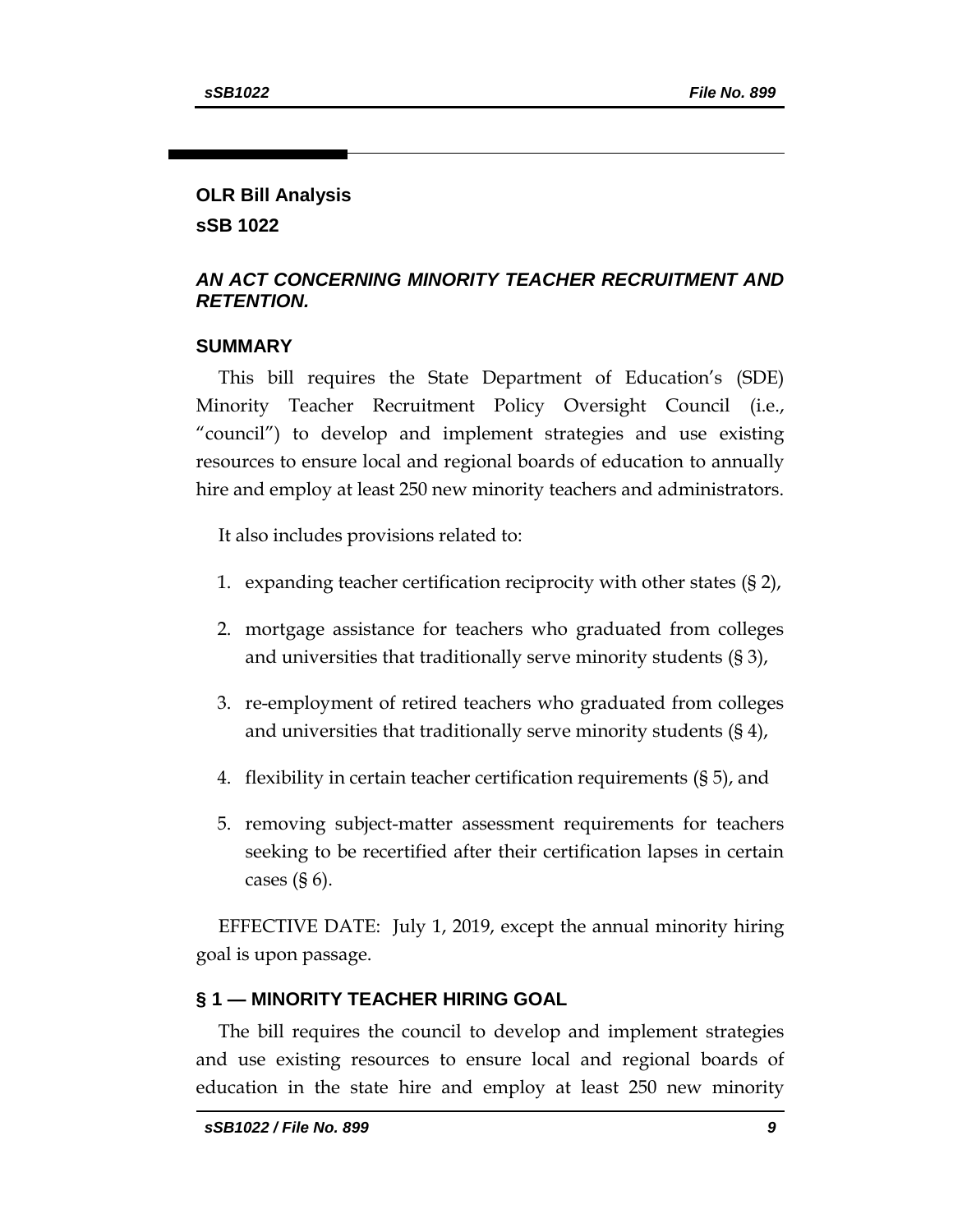teachers and administrators, of which at least 30% are men, each year beginning with the 2020-21 school year. The council must do this in consultation with the Minority Teacher Recruitment Task Force (MTRTF). Generally, school district hiring decisions are made at the local level by the superintendent and local or regional board of education.

In the law creating the council, minority means someone whose race is defined as other than white, or whose ethnicity is defined as Hispanic or Latino by the federal Office of Management and Budget for U. S. Census use. The council is within SDE and is charged with advising the education commissioner on a number of activities related to minority teacher recruitment (see BACKGROUND).

## **§ 2 — TEACHER RECIPROCITY AGREEMENTS**

The bill requires the education commissioner, or her designee, to enter into teacher certification reciprocity agreements with the chief education officials for each state. Furthermore, if the commissioner is unable to establish a reciprocity agreement with another state, the bill authorizes her to establish or join an interstate agreement to facilitate certification of out of state teachers as outlined in existing law, unchanged by the bill.

The bill also requires the commissioner to annually report to the Education Committee, beginning January 1, 2020, on (1) the development and implementation of the reciprocity and interstate agreements and (2) any recommendations for legislation.

## **§ 3 — TEACHER SHORTAGES**

Under current law, an applicant must be given certification to teach in a designated subject shortage area if he or she receives an excellent score in a State Board of Education (SBE)-approved subject area assessment for the subject shortage area. This is also allowed for a teacher already certified in one area who wants to teach in a shortage area. Under the bill, the applicant or the certified teacher must be given the certification if he or she earns a satisfactory, rather than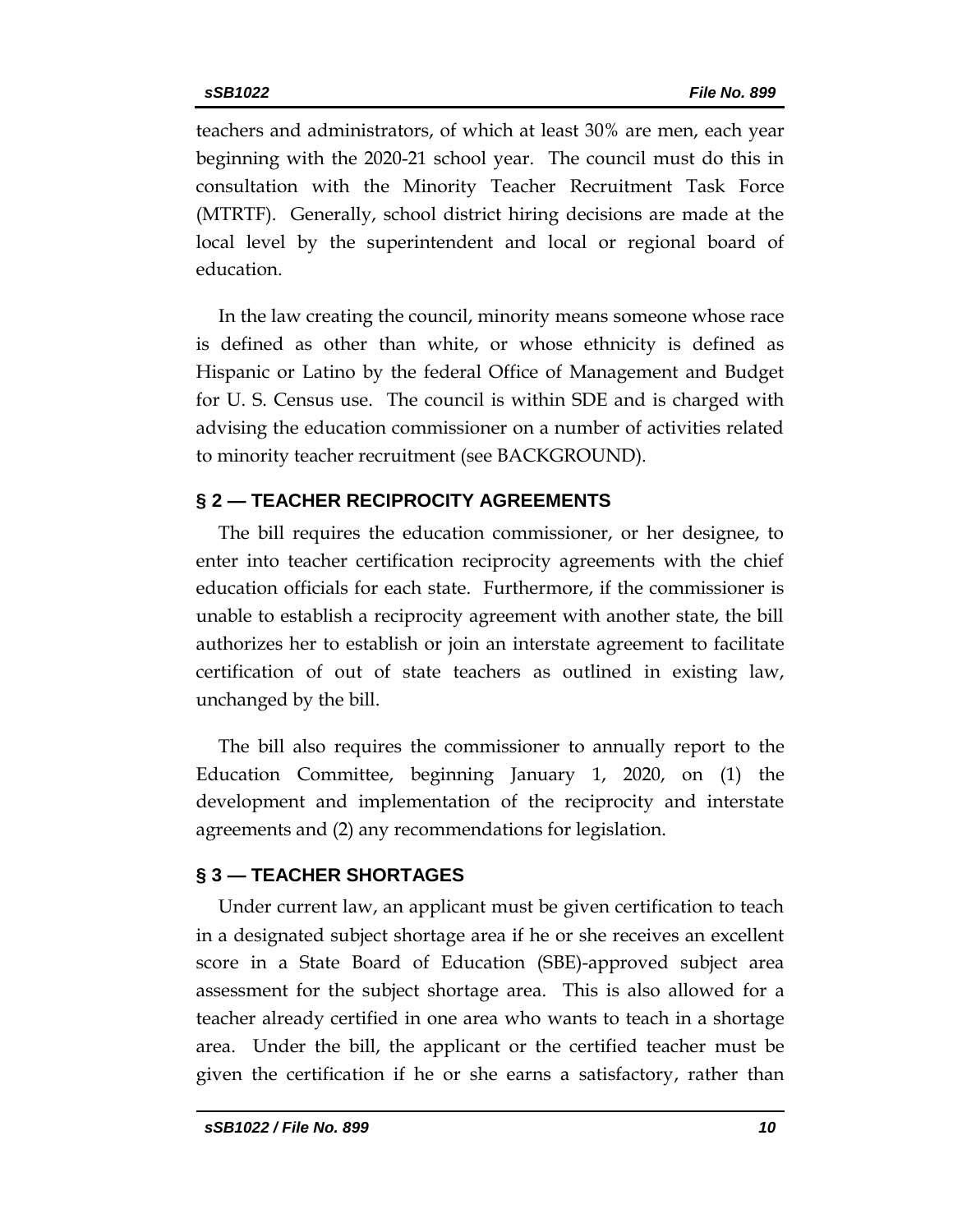excellent, score on the same assessment.

The education commissioner annually designates shortage areas as subject areas where there are not enough available qualified teachers (current examples include bilingual education (pre-K through 12th grade), math (7-12) and science (7-12)).

### **§ 4 — TEACHER MORTGAGE ASSISTANCE**

Under current law, the Connecticut Housing Finance Authority (CHFA) administers a mortgage assistance program for certified teachers who (1) are employed by priority or transitional school districts (there are 26); (2) are employed by the Technical Education and Career System at a technical high school located in a priority or transitional school district; or (3) teach in a subject matter shortage area, as designated by the education commissioner, in any district. The program offers mortgages at below market interest rates for those purchasing a house as their principal residence.

The bill expands eligibility for the program to certified teachers who graduated from (1) an educational reform district (i.e., the 10 lowest performing districts in the state) or (2) a historically black college or university (HBCU) or historically Hispanic-serving institutions (HSI), as those terms are defined in federal law (see BACKGROUND).

 By law, program participants who work in priority or transitional school districts must purchase the home in the same district. The bill does not include a location requirement for teachers newly eligible under the bill.

#### **§ 5 — RE-EMPLOYMENT OF RETIRED TEACHERS**

Current law allows a school district or state college or university to re-employ a retired teacher for up to a year without a pension penalty or a limit on his or her salary. By law, this is permitted for a retired teacher teaching for a year in (1) a school located in a priority school district or (2) a teacher shortage subject area as determined by the education commissioner.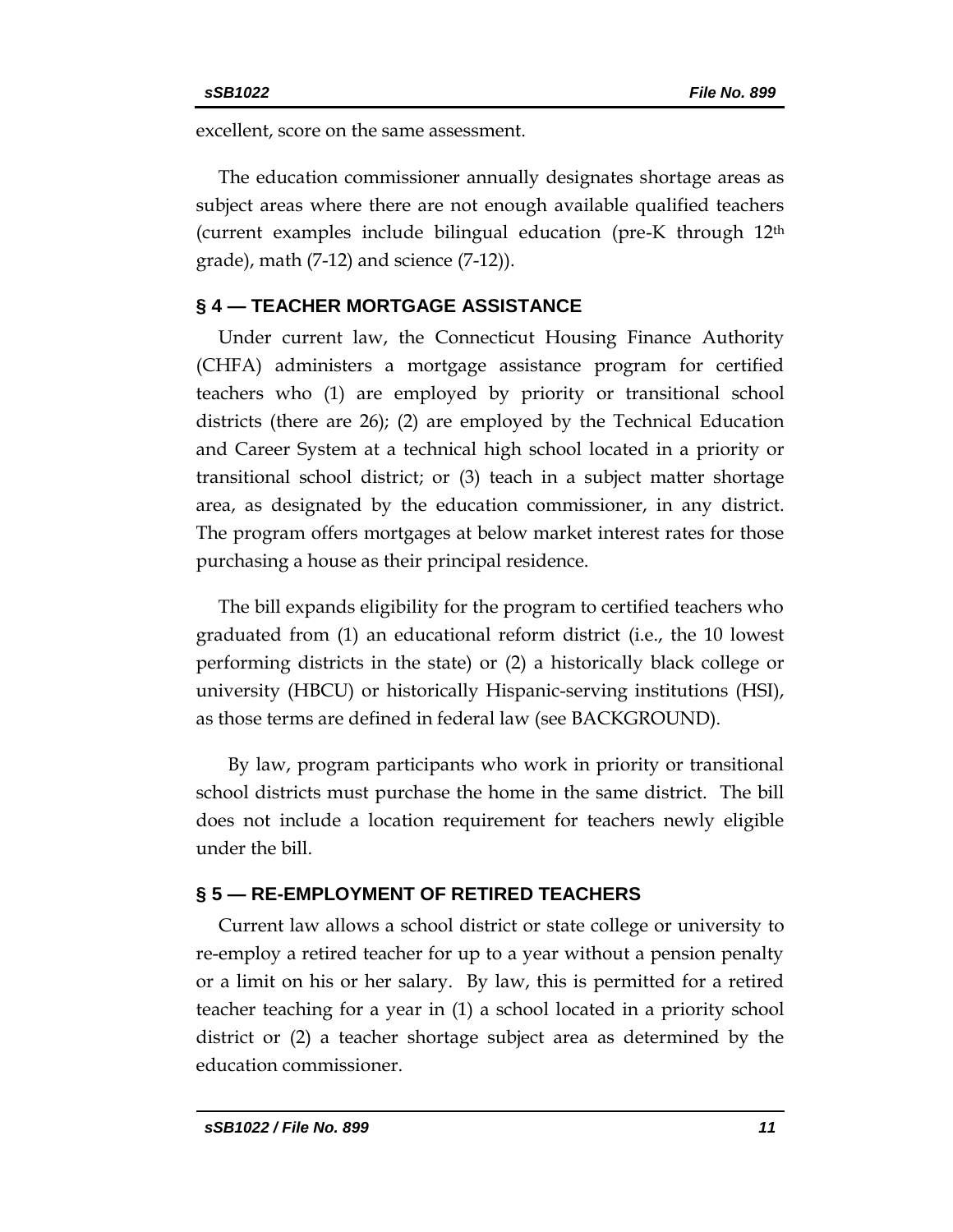The bill expands this allowance to include any teacher who graduated from an (1) education reform district or (2) HBCU or historically HSI as those terms are defined in federal law. As under current law for the existing provisions, this can be renewed for an additional year under certain circumstances.

Other than certain exceptions allowed in law, like the ones mentioned above, a retired teacher may be employed at a school district, but can only receive 45% of the maximum salary for the assigned position and still collect a pension. Any teacher who receives more than 45% must reimburse the Teachers Retirement Board for the amount of the excess (CGS  $\S 10-183v(a)$ ).

# **§ 6 — TEACHER CERTIFICATION REQUIREMENT FLEXIBILITY**

Under current law, SBE must issue an initial educator certification (the first of three levels of professional teacher certification) to an applicant who:

- 1. holds a bachelor's degree from a higher education institution that is regionally accredited or accredited by the Board of Regents for Higher Education (BOR) or Office of Higher Education (OHE),
- 2. completed (a) a SBE-approved educator preparation program or similar program in another state or (b) an SBE-approved alternate route to certification (ARC) program or similar program in another state, and
- 3. completed the appropriate subject area major or achieved the satisfactory score on a subject area assessment and completed relevant advanced coursework.

In addition to bachelor's degrees, the bill requires SBE to issue a certification to applicants with advanced degrees. The bill eliminates specific references to BOR or OHE accredited degree-granting institutions and instead maintains the broader term of regionally accredited institutions and also allows institutions with an equivalent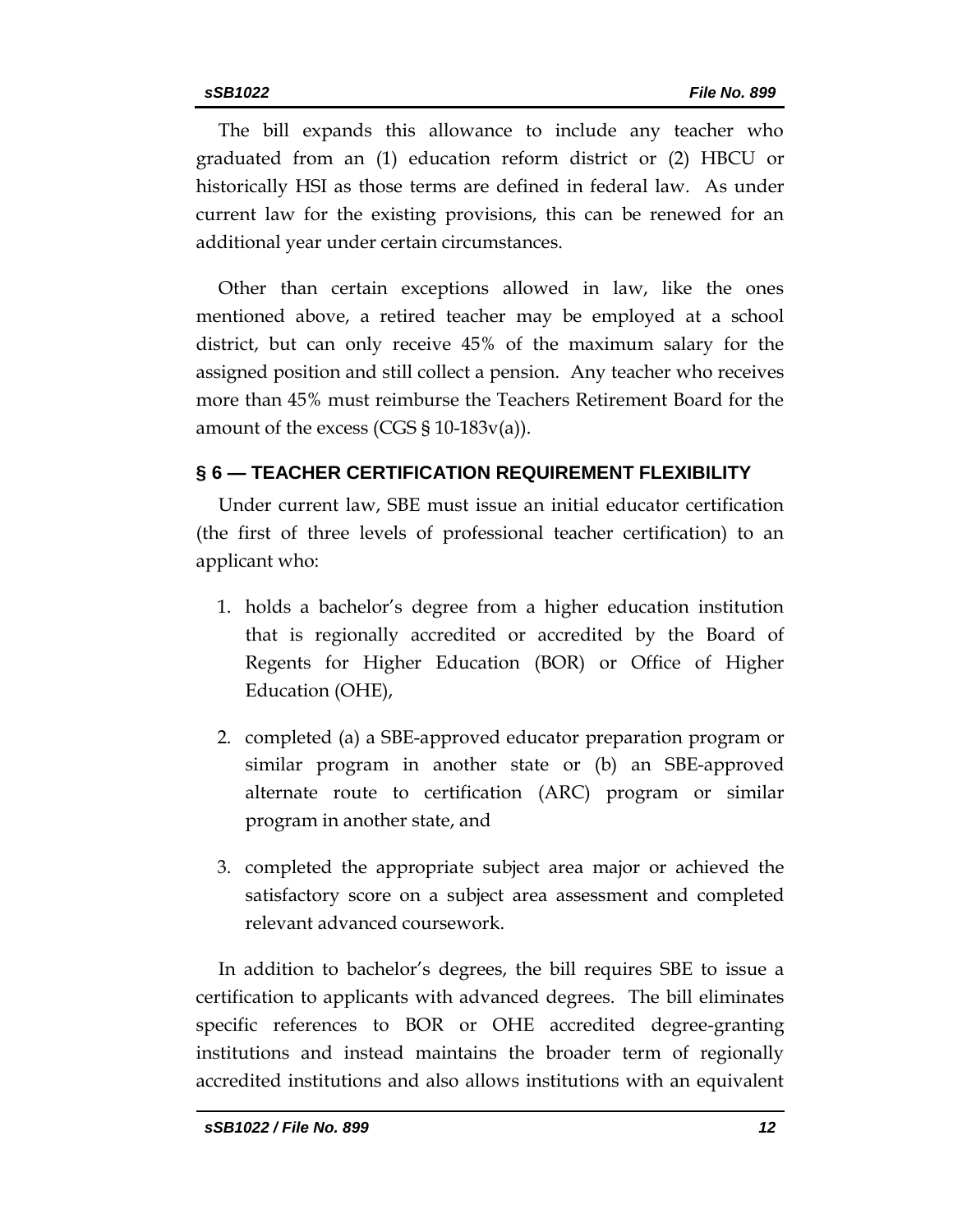accreditation.

The bill allows an applicant to substitute either a satisfactory score on a subject area assessment or relevant advanced coursework in place of an appropriate subject area major, rather than having to have both in order to substitute for the subject area major.

# **§ 7 — RECERTIFICATION AFTER CERTIFICATION LAPSES**

Under current law (with certain exceptions), if a teacher's certification expires, the teacher must again pass the appropriate subject-matter assessment (i.e., test) for teacher certification. The bill waives this requirement if the person held a valid Connecticut teacher certificate that expired and either (1) taught the subject matter successfully for at least three years in the last 10 years here or in another state or (2) holds a master's degree or higher in the subject area.

Under the bill, a person who has previously achieved a passing score on a SBE-approved subject-area assessment need not pass the assessment again, as long as the education commissioner determines that the requirements for passing the previous test are at least equivalent to the requirements for passing the current test.

# **BACKGROUND**

# *Minority Teacher Recruitment Policy Oversight Council*

The council membership consists of:

- 1. the education commissioner, or her designee;
- 2. two representatives from the minority teacher recruitment task force;
- 3. one representative from each of the teachers' unions and the administrators' union;
- 4. the Board of Regents for Higher Education president, or his designee; and